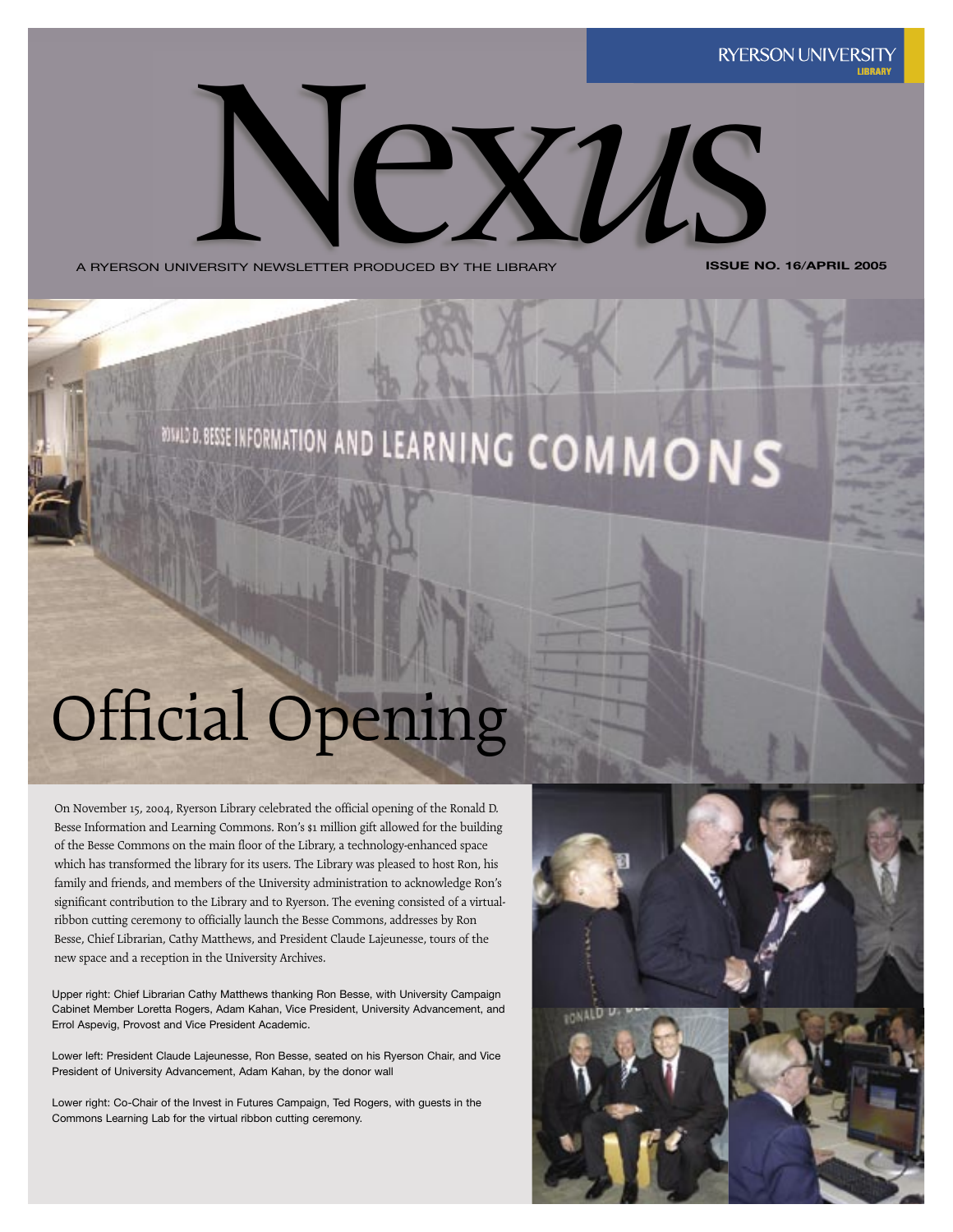

#### **What is the Ronald D. Besse Information and Learning Commons?**

The Ronald D. Besse Information and Learning Commons, located on the main floor of the Ryerson University Library, provides access to a wide range of information resources with advanced technology, and provides the expertise necessary to allow student, faculty and staff to successfully integrate information with technology in their academic pursuits. Available in the Besse Commons are 140 computer workstations providing access to the Library's electronic resources, Internet access and productivity software in support of student success. For more information, please visit the Commons website at: **http://www.ryerson.ca/library/ic**

Physically located within the Besse Commons are the Audio Visual Collection, the Geospatial, Map and Data Centre, the Reference and Technology Support Desk, the Commons Learning Lab and the Writing Centre. Each of these components of the Commons is a potential naming opportunity for interested friends of the Library. Your gift will help ensure that these valuable library service points continue to be available to our students.



The **Reference and Technology Support Desk** offers in person reference support to help students and faculty make use of the wide variety of information resources provided by the Library. This key service point represents a new model of collaboration; with librarians, technicians and student lab advisors working together for our users.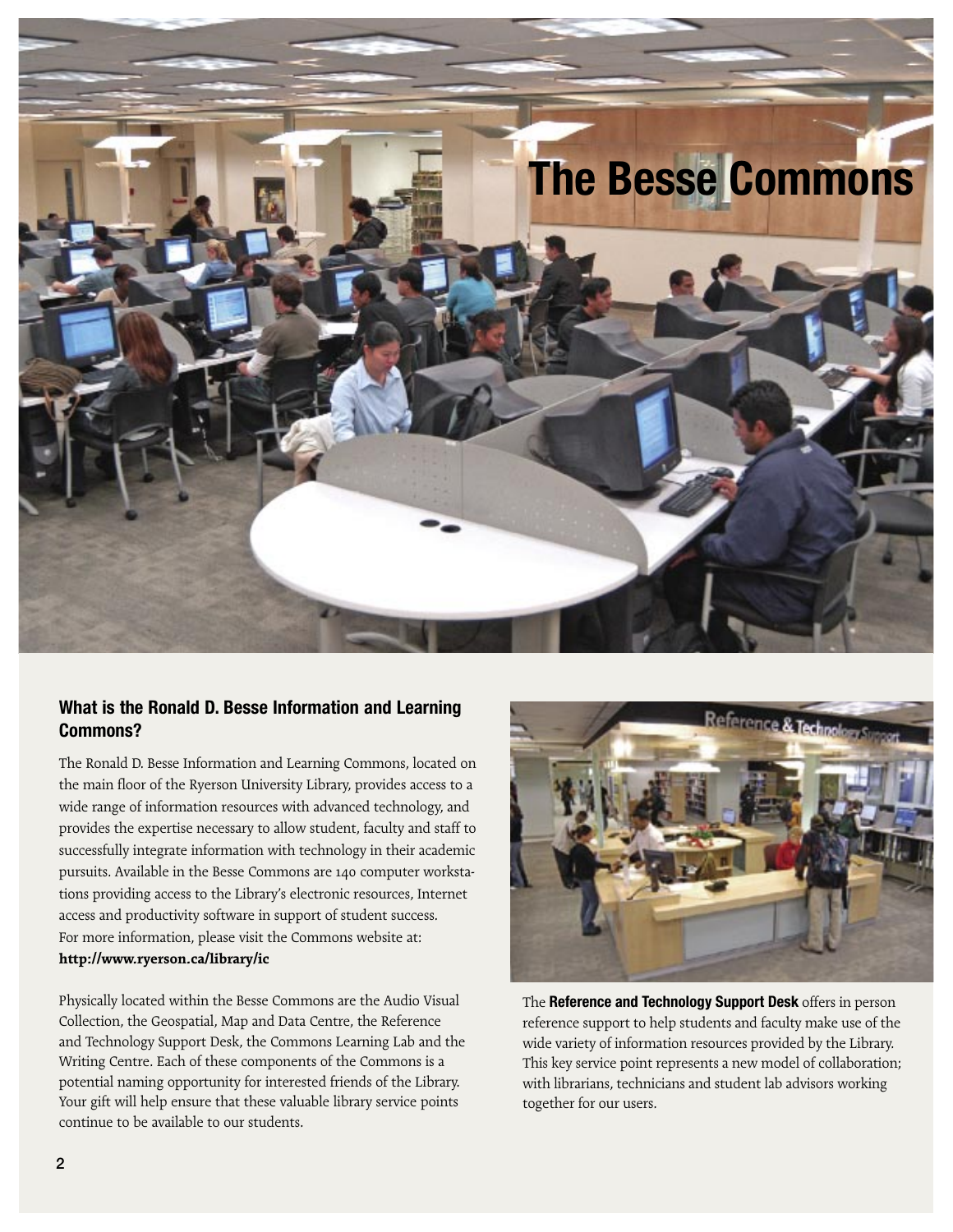

**The Audio Visual Collection** (Fundraising Target \$100,000)

The Audio Visual Collection is housed in the Besse Commons beside the Geospatial, Map & Data Centre. AV materials support many academic programs, and the collection contains DVDs, videos, CDs and audiocassettes, all of which are listed in the Library Catalogue. The area also contains a variety of equipment which may be used for viewing/listening to the collection.



**The Writing Centre** (Fundraising Target \$100,000)

The Writing Centre is a free, drop-in facility for all Ryerson University students, undergraduate or graduate, who want help with their writing. Appointments may be booked with peer-tutors for help with specific assignments and general writing skills.



**The Geospatial, Map and Data Centre** (Fundraising Target \$100,000)

Access to maps, geospatial and social science digital data, together with related support services, is a prominent feature of this Centre. Library staff provide assistance with accessing and manipulating geospatial and social science data from a number of sources, including Statistics Canada.



**The Commons Learning Lab** (Fundraising Target \$250,000)

The Commons Learning Lab has high visibility, adjacent to the Reference and Technology Support Desk. The lab, which has 36 computers, is used frequently for group instruction sessions to students by librarians. When it is not booked for group instruction, the Lab is open for individual student use.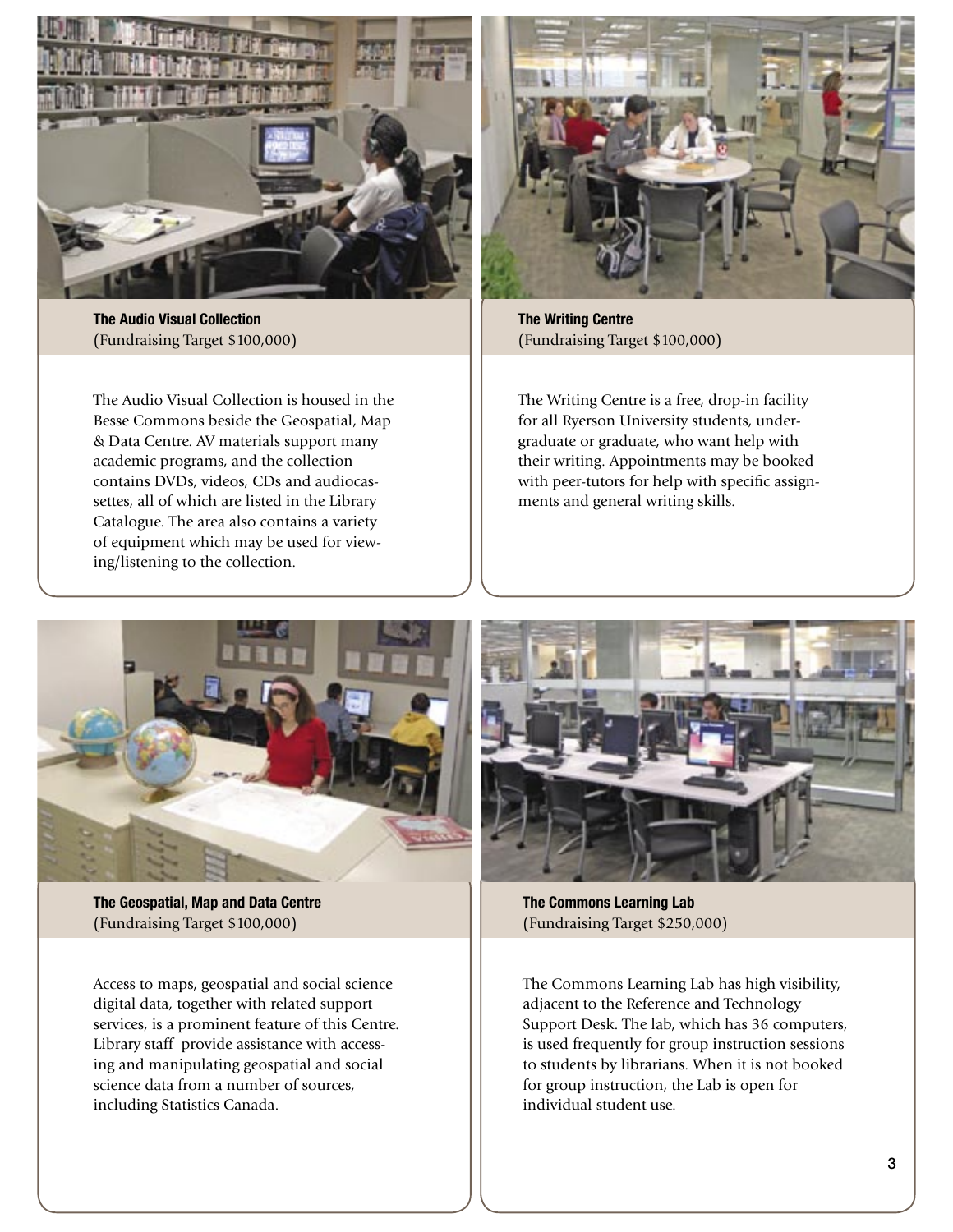## **Visitors to the Library**

## In its first four months, over half a million students and other patrons have visited and used the Besse Commons.

Since the official opening of the Besse Commons, the Commons has become a destination on the Ryerson campus. This includes visits from the Mississauga Public Library, the Ivey School of Business at the University of Western Ontario and a tour of the Besse Commons in conjunction with the recent Ontario Library Association (OLA) Conference held in Toronto.

The Library also recently hosted visitors from the University of Technology in Jamaica, who were on a university-wide tour of the campus in anticipation of possible future partnerships with Ryerson.









#### From left:

• Marilynn Booth, Dean of the Chang School of Continuing Education, • Chief Librarian Cathy Matthews, Ryerson University Library, • George Roper, Senior Vice-President, Academic Affairs, University of Technology, Jamaica, • Jeanette Bartley, Associate Vice President, Continuing Education, Open and Distance Learning, University of Technology, Jamaica, • Cecile Farnum, Communications and Liaison Librarian, Ryerson University Library, • Dr. Rae Davis, President, University of Technology, Jamaica, • Lucina Fraser, Interlibrary Loan Librarian, Ryerson University Library

Ron Besse and two of his grandchildren by the donor wall. The donor wall acknowledges the significance of Ron Besse's gift to the Library and creates a legacy for the future.



• Lucina Fraser, Interlibrary Loan Librarian, Ryerson University Library and • Marilynn Booth, Dean of the Chang School of Continuing Education, touring the Commons with • Dr. Rae Davis, President, University of Technology, Jamaica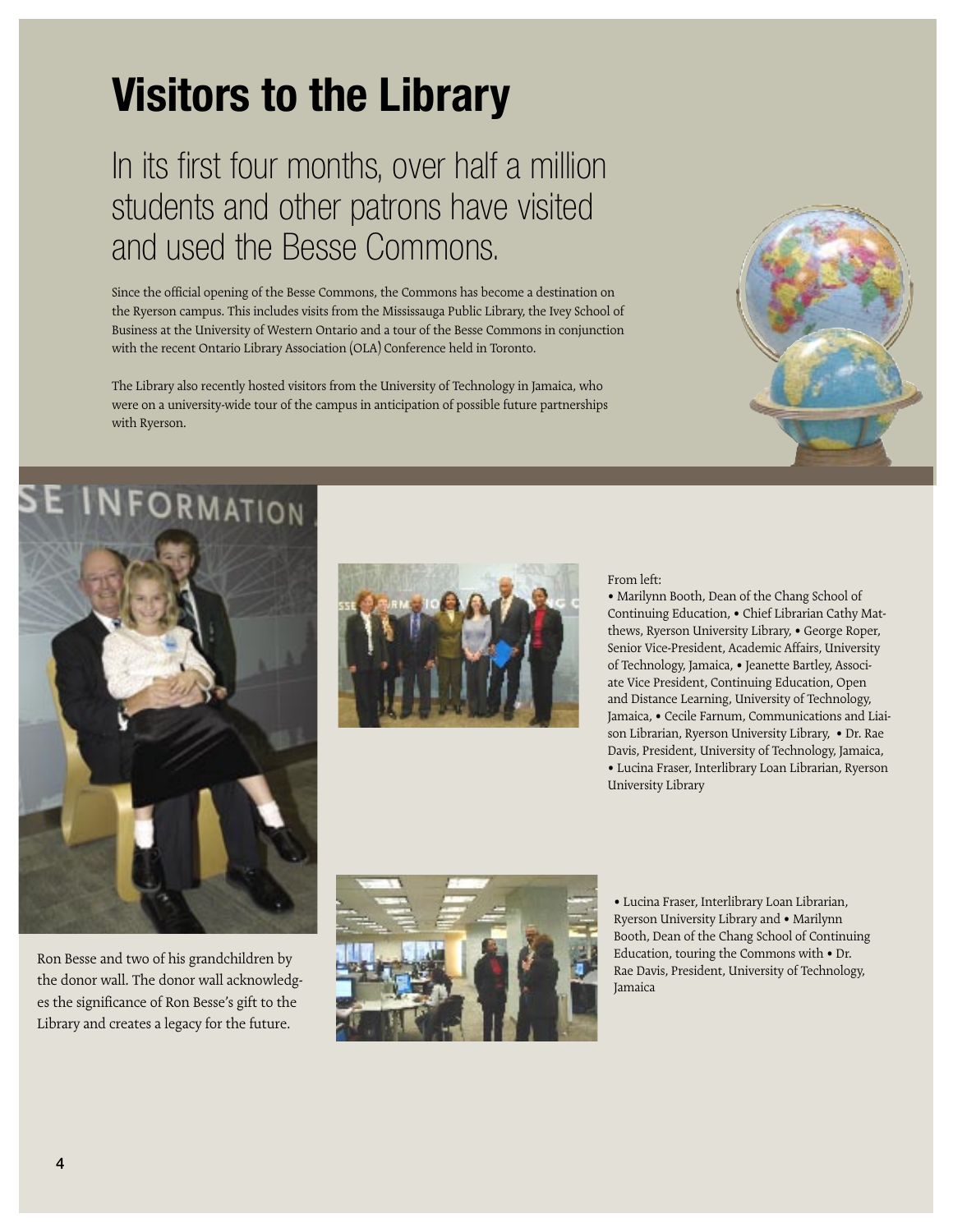#### **What's Next for the Besse Commons?**

The Ryerson Library launched its CASE for an Information and Learning Commons in 2001, with an original campaign objective of \$4 million. With the achievement of the Ronald D. Besse Information and Learning Commons, the Library has been able to take the first step towards realizing its vision. Our next steps are to continue to encourage partnerships to help further develop our vision.

#### **Our CASE:**

CONTENT – The Ryerson Library spends over \$1.5 million annually on electronic resources which are available 24/7 from the Library website. Even though students may not be on campus, they still have access to a large repository of electronic information through the Ryerson Library to support their research needs. Help us to ensure the viability of our electronic resources by directing your gift towards the purchase of a digital collection. Personal or corporate donations to subject or program-specific digital content at prices ranging from \$10,000 to \$100,000 per year, can be recognized on our website.

ACCESS - Access to library resources requires<br>Atechnology. The 140 Besse Commons computers, for example, will need upgrading on a regular basis to ensure that students have access to up-todate software and hardware. A gift of \$2,500 will allow the 'evergreening' of a single computer in the Commons. The goal of the Library is to secure \$1.5 million for the acquisition of computer hardware and software. Each funded computer will be identified with a donor plaque. Talk to us about honouring your graduate or other person with your gift.

SPACE – Ron Besse's gift has allowed us to transform the main floor of the Library into a welcoming space for the Ryerson community. To further develop the potential of the Commons as a collaborative space within the university, the Library is looking for partnerships to enable Phase II of the Commons – a \$1.5 million redevelopment of the 3rd floor to facilitate the relocation of university departments to work collaboratively with the Library in support of student success and faculty teaching and research.

**EXPERTISE** – How do we help students make sense of the vast amounts of information available? Librarians and library staff use their expertise to assist in many ways. We offer reference and instructional support in person, through real-time chat reference, by e-mail and telephone. We provided free instruction to over 7,000 students this year, in our labs, classrooms and service desks, helping our users to work not just faster, but smarter. A gift of \$25,000 helps support critical information literacy skills by underwriting costs of web research guides, lesson preparation and interactive skills assessment tools. Our target to support this initiative across all program areas is \$500,000.

For more information, please contact Chief Librarian, Cathy Matthews, at cmatthew@ryerson.ca or 416-979-5142 or Cecile Farnum, Communications and Liaison Librarian, at cfarnum@ryerson.ca or 416-979-5000 ext. 4835 or Paula Curtis, Executive Director of Development, University Advancement at pcurtis@ryerson.ca or 416-979-5000, ext. 5312.